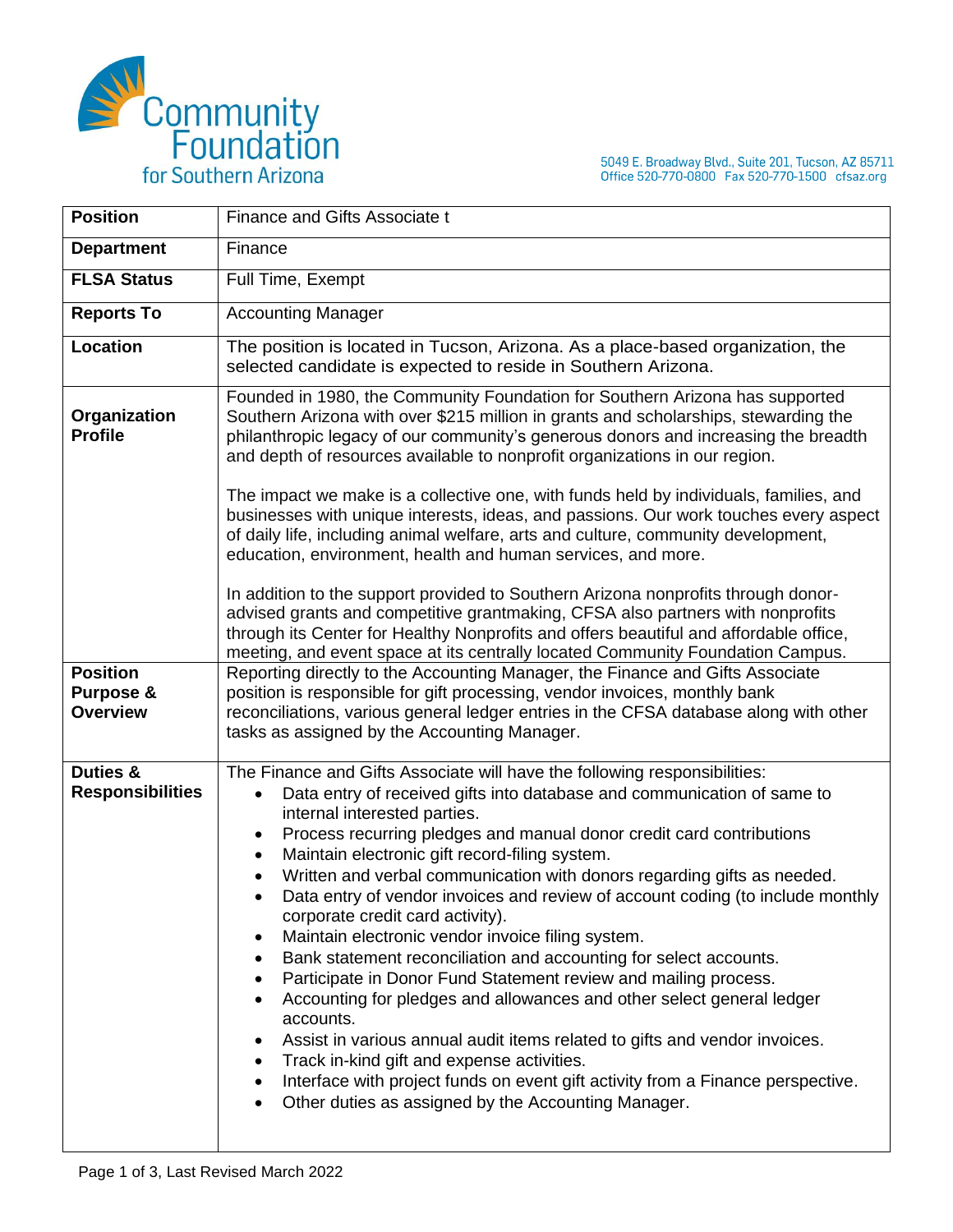

5049 E. Broadway Blvd., Suite 201, Tucson, AZ 85711<br>Office 520-770-0800 Fax 520-770-1500 cfsaz.org

| Experience,             | The Finance and Gifts Associate must have knowledge and skills as follows:                  |
|-------------------------|---------------------------------------------------------------------------------------------|
| Knowledge, and          | Education equivalent to an Associate Degree in Accounting or three or more years            |
| <b>Skills</b>           | of bookkeeping experience.                                                                  |
|                         | Use of Microsoft products (to include Word, Excel, Access, Outlook).<br>٠                   |
|                         | Correct English usage, including spelling, grammar, and punctuation.<br>٠                   |
|                         | The Finance and Gifts Associate must demonstrate the following skills:<br>$\bullet$         |
|                         | Donor relationship skills, understanding donor needs, problem-solving, and<br>٠             |
|                         | aptitude for fostering positive relationships.                                              |
|                         | Excellent organizational skills, including the ability to prioritize tasks.<br>٠            |
|                         | Ability to maintain confidentiality.<br>٠                                                   |
|                         | Willingness and ability to work cooperatively with others.<br>٠                             |
|                         | Must always project a professional image in person and on the phone to internal             |
|                         | and external callers.                                                                       |
|                         | Attention to detail and a high level of accuracy.<br>٠                                      |
|                         | Excellent oral, written, and listening skills.<br>٠                                         |
|                         | Commitment to creating an inclusive atmosphere where differences are                        |
|                         | understood, valued, and respected; an understanding and appreciation of the                 |
|                         | diversity found within southern Arizona including the ability to work with all              |
|                         | individuals regardless of race, color, gender, sexual orientation, sexual identity,         |
|                         | age, religion, marital status, disability, national origin, and military status.            |
|                         |                                                                                             |
| Ancillary/              | Experience working with databases and other standard software.<br>$\bullet$                 |
| <b>Preferred Skills</b> | Nonprofit accounting experience.<br>$\bullet$                                               |
|                         |                                                                                             |
| <b>General</b>          | We know there are great candidates who will not fit everything we have described            |
|                         | above or who have important skills we have not considered. If that's you, do not            |
|                         | hesitate to apply and tell us about yourself.                                               |
|                         |                                                                                             |
|                         | The above statements are intended to describe the general nature and level of work          |
|                         | being performed by an employee assigned to this job. This is not intended to be an          |
|                         | exhaustive list of all responsibilities, duties, and skills required of personnel incumbent |
|                         | in this position.                                                                           |
|                         |                                                                                             |
| <b>Americans with</b>   | <b>Physical Demands</b>                                                                     |
| <b>Disability</b>       | The physical demands described here are representative of those that must be met by         |
| <b>Specifications</b>   | an employee to successfully perform the essential functions of this job. Reasonable         |
|                         | accommodations may be made to enable individuals with disabilities to perform the           |
|                         | essential functions.                                                                        |
|                         |                                                                                             |
|                         | While performing the duties of this job, the employee is occasionally required to stand;    |
|                         | walk; sit; use hands to finger, handle, or feel objects, tools or controls; reach with      |
|                         | hands and arms; climb stairs; balance; stoop, kneel, crouch or crawl; talk or hear;         |
|                         | taste or smell. The employee must occasionally lift and/or move up to 25 pounds.            |
|                         | Specific vision abilities required by the job include close vision, distance vision, color  |
|                         | vision, peripheral vision, depth perception, and the ability to adjust focus.               |
|                         |                                                                                             |
|                         |                                                                                             |